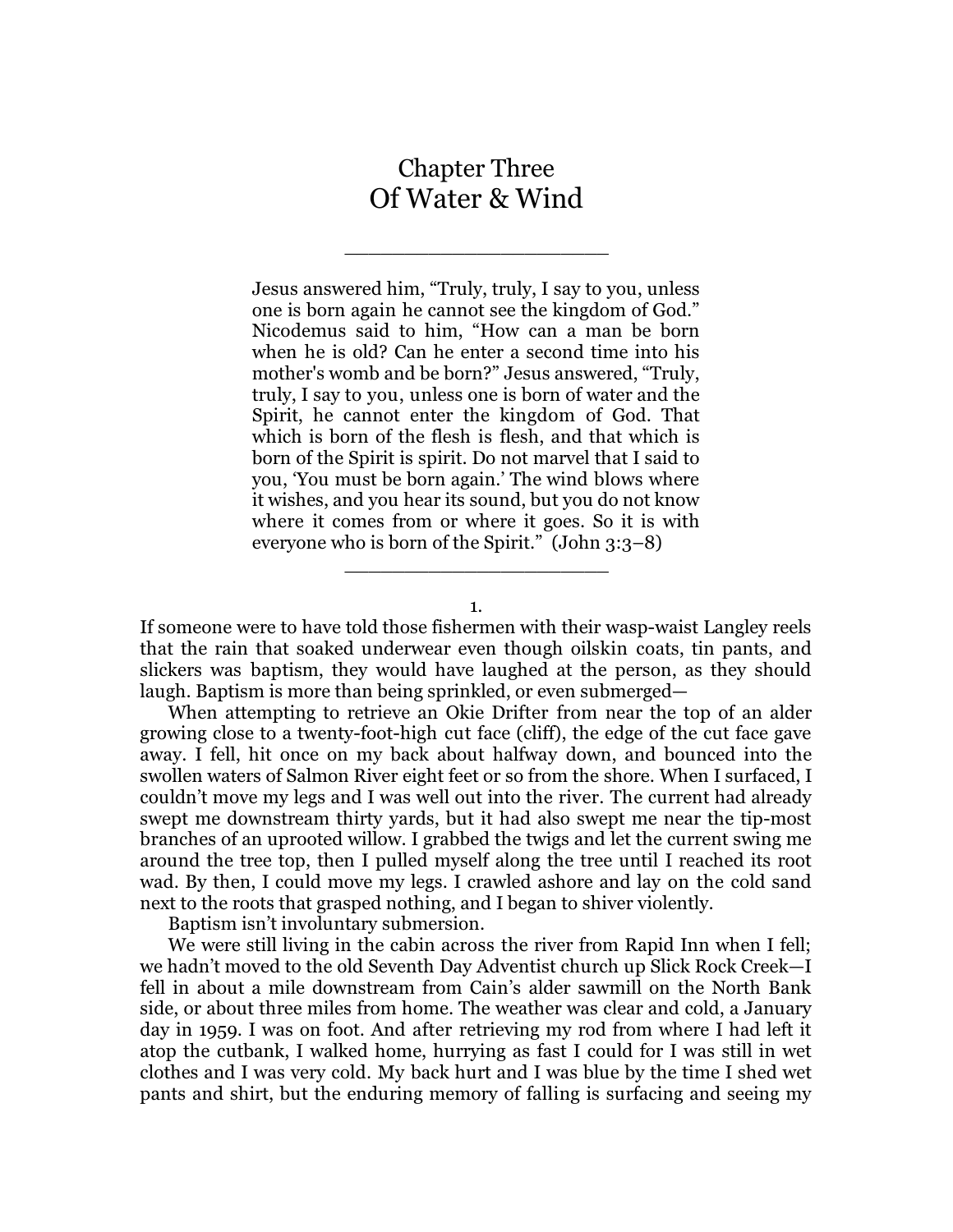hat floating downstream (by then already ten yards away), and knowing I wanted to keep the hat, wanted to retrieve the hat but also knowing that it was lost forever as it bobbed down the middle of the river. I could only watch it drift farther and farther away.

Since the disintegration of the former Worldwide Church of God, I have watched Sabbatarian disciples drift farther and farther away from Scripture. I would retrieve them if I could, but my arm is not long enough. They are as my hat was, bobbing along in the current. And I have been spiritually as I was then, clutching hold of a handful of twigs, with an uprooted tree keeping me from being swept downstream and swept away.

No infant, no coerced convert is "baptized" when sprinkled or submerged. All they are is wet and subject to pneumonia.

The Churches of God have traditionally taught that the Holy Spirit is received after baptism and the laying on of hands after the pattern seen in Acts 19:5–6, but this is contrary to what is seen in the case of Cornelius … if the visible things in this world form the shadow and copy of invisible heavenly things (again, Rom 1:20), then since the baptism of Cornelius is a visible "thing," the receipt of the Holy Spirit followed by the baptism of Cornelius and his household forms the shadow and copy of how Gentile converts first receive the Holy Spirit and are then baptized. The order is not the other way around, baptism then receipt of the Holy Spirit [ $\pi$ νεῦμα ἄγιον]. What is recorded in both Acts chapter 2 and in Acts chapter 19 pertains to Israel, which is no longer a physical nation but a spiritual nation consisting of disciples who have circumcised hearts (Rom 2:28–29). The pattern for Gentiles is the story of Cornelius and his household, an especially important point to remember when the Holy Spirit is poured out on all flesh halfway through the seven endtime years.

Today, no person *of the nations* (what being a Gentile means) will cease being of the nations and will voluntarily become a Judean unless the Father first makes an overture to the person by drawing the person from this world by giving to the person the earnest of the spirit … earnest money given to close a real estate deal is real money, not pretend money. It is not the promise of money being given in the future, but it is real money that commits the buyer to purchasing the property. It is partial payment for the property, with the full payment due when the deal closes. Likewise, receiving the earnest of the spirit is receiving real life in the heavenly realm through receiving a real second breath of life, the divine breath of the Father  $[\pi v \in \hat{\mathfrak{g}} \times \hat{\mathfrak{g}} \times \hat{\mathfrak{g}}]$ , with this receipt being commonly called "being born again," or "born anew," or "born from above." This real life is of heaven, but it dwells in a tent of flesh in the inter-dimensional realm seen in Scripture as the bottomless pit. It still needs a glorified body in which to dwell before it can enter heaven where the Father waits, and it will or won't receive a glorified body when judgments are revealed for the Son also has to give "life" to the person the Father raised from the dead (John 5:21).

Is there anyone who thinks that giving earnest money is a stirring up of money the seller already has, or money possessed by the seller but buried in a hole [*hell*] in the backyard? Of course not—so why is it difficult to believe that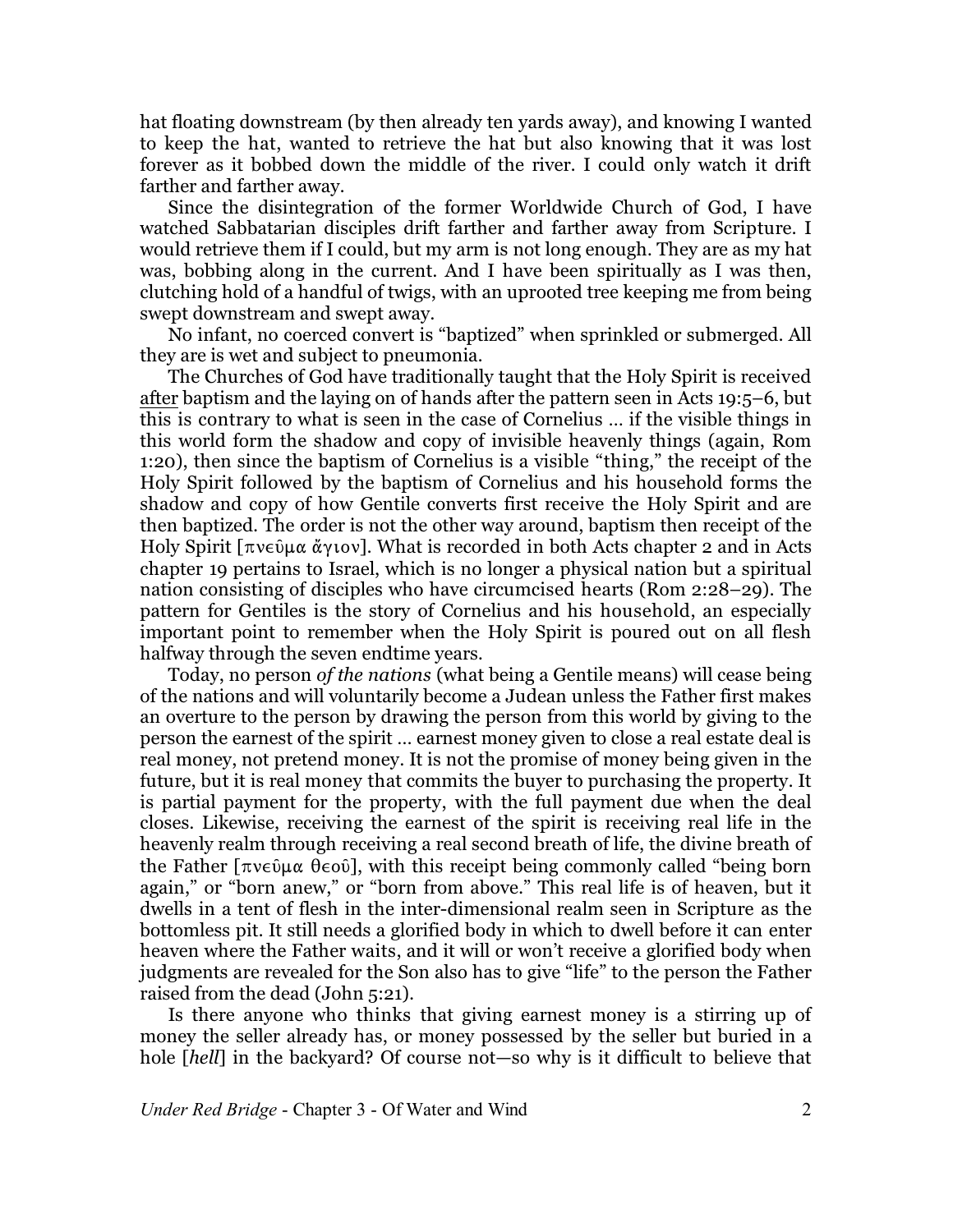receiving the earnest of the spirit  $[\pi v \in \hat{\mathfrak{g}} \times \hat{\mathfrak{g}} \times \hat{\mathfrak{g}}]$  is receiving a second breath of life that gives to the person a new nature or new self? When I gave a Realtor earnest money for a piece of property, I gave the Realtor real money and for me quite a bit of money. I didn't have the Realtor tell the seller that he (as the case was) already had the money I would be giving him, that by me giving him earnest money I was redirecting his moneys from the hole into which they were presently consigned to a new assignment in heaven. If I had, what did I give him? Oh, I saved his money so that it wouldn't be lost to him … what if he didn't have any money to begin-with? Would he have had any money after I redirected what he didn't have? Am I indulging in foolishness as the Apostle Paul did in his second canonized epistle to the saints at Corinth?

Paul writes, "I tell you this, brothers: flesh and blood cannot inherit the kingdom of God, nor does the perishable inherit the imperishable" (1 Cor 15:50) … if it were true that human beings are born with immortal souls (it is not true), the perishable would inherit the imperishable. Paul specifically says this is not the case. No one born of human parents inherits immortality. Eternal life is the gift of God; so unless a person has been born as a son of God—born through receiving spiritual life via receipt of the divine breath of the Father—the person has no life but that which comes from the cellular oxidation of sugars.

In the Genesis Temptation Account, the serpent comes to the woman who stands beside her husband (invisible in the account until after forbidden fruit is eaten), and the serpent asks the woman if *Elohim* [singular in usage] actually said that she should not eat of any tree in the garden. The question seems innocent enough, but the serpent knows what scholars have missed. The serpent knows that Adam did not tell Eve what *Elohim* had told him; thus the woman answers, saying that they could eat of every tree except the fruit of the tree in the midst of garden, that they could neither eat of that tree nor even touch that tree—

*Elohim* never said anything about touching the tree. His instructions to Adam were, "'You may surely eat of every tree of the garden, but of the tree of the knowledge of good and evil you shall not eat, for in the day that you eat of it you shall surely die'" (Gen 2:16–17).

Again, nothing is said to Adam about touching the tree, and Eve does not receive instructions concerning the tree from *Elohim* but from her husband who apparently added to what *Elohim* [still singular in usage] said.

- · Despite the best intentions of a teacher of Israel, if this teacher adds to Scripture he or she sets disciples up to fail to obey God.
- The serpent, more crafty than any other beast, knows that Eve can touch the fruit of the tree of the knowledge of good and evil and not die.
- · If the serpent can get Eve to touch the fruit and not die, the serpent knows she will not believe she will die if she eats. This is akin to telling teenagers that marijuana causes blindness or some other disabling condition.
- · By extension, lies told about Jesus of Nazareth by well-intentioned pastors such as Jesus abolished the law or that Jesus was born on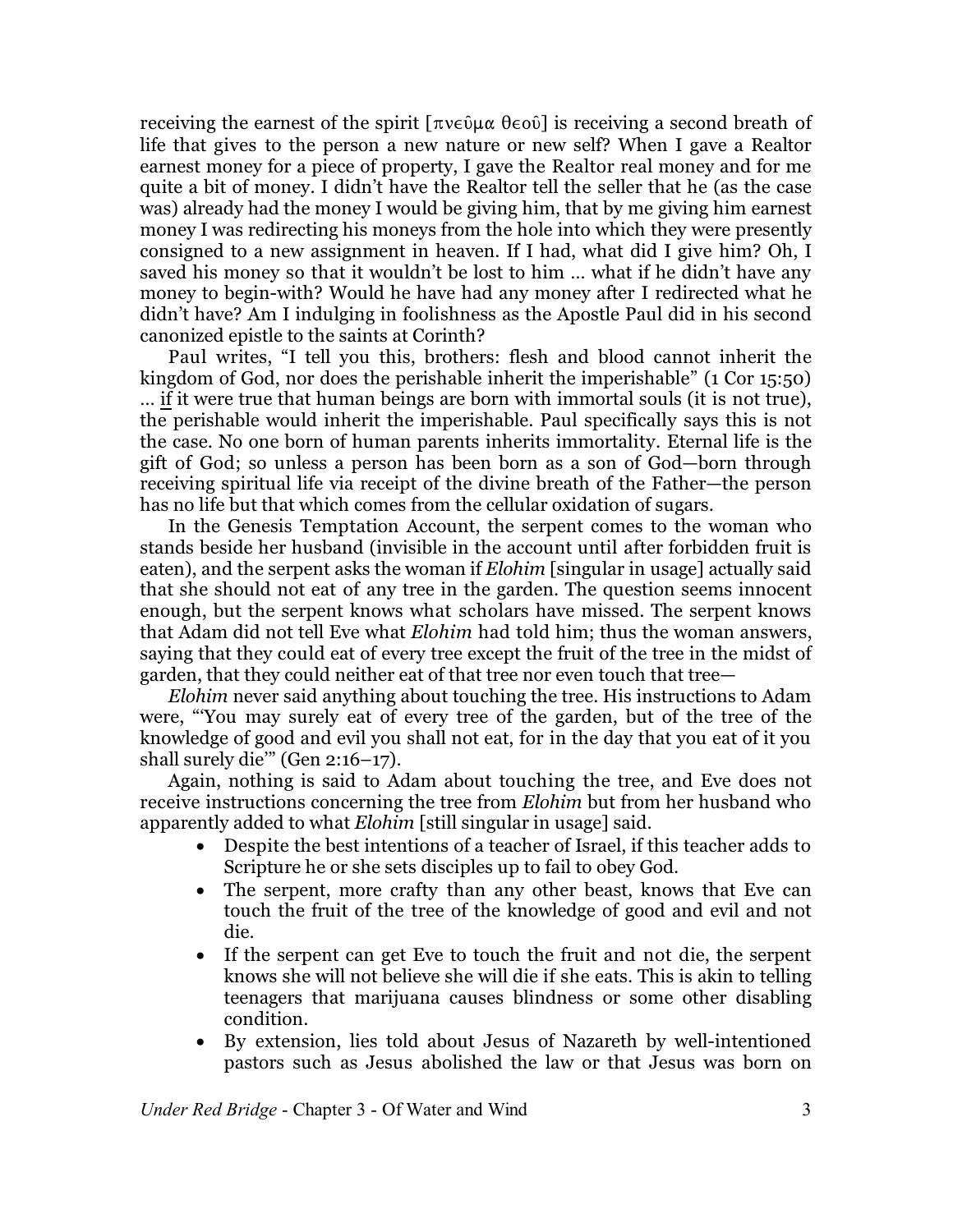December  $25<sup>th</sup>$  harm disciples; for when disciples find what they have been told is not true, they believe nothing.

Human beings lied-to by Christendom believe nothing: it is not that they voluntarily become Jewish or Muslim, the other two faiths based on *the Book*, but they do not again believe anyone (there will always be exceptions). They revert to *humanism* or to some other *ism* that can be scientifically tested, not realizing that "truth" must always be accepted on faith just as meaning must be assigned to words. Perhaps the person who kicks the rock only imagines that he or she stubbed the person's toe. How does anyone know that human perception is not generated by a computer program as seen in the movie *The Matrix* (1999)?

The crux of Scripture is that "human nature" is not biologically produced but comes from God, who can take from the person his or her *nature* and give to the person the *nature* of an animal as in the case of Nebuchadnezzar (Dan chap 4). The predatory natures of the great predators will be taken from them (Isa 11:6–9) when Satan, the present prince of the power of the air and the spirit  $\lceil \tau \circ \hat{v} \rceil$  $\pi$ v $\in$  $\mu$  $\alpha$  $\tau$  $\circ$  $\in$  now at work in every son of disobedience (Eph 2:2), is cast from heaven (Rev 12:7–10) and the kingdom of this world is given to the Son of Man (Dan 7:9–14; Rev 11:15–18). Thus, that which makes a cat a *cat* and an ox an *ox* and a person a *person* comes from God, who has consigned humankind to disobedience (Rom 11:32) so that He can have mercy on all … in consigning humankind to disobedience, God delivered humankind to the Adversary for the destruction of the flesh as Paul commanded the saints at Corinth to deliver the man who was with his father's wife to Satan for the destruction of the flesh (1 Cor 5:5). Because of the disobedience of Adam, death through sin entered the world and spread to all men (Rom 5:12). All of humankind has sinned and come short of the glory of God (Rom 3:10, 12; 1 John 1:8, 10).

The lie of the old serpent, Satan that devil, told to the last Eve is the same lie that the serpent told the first Eve: "'You will not surely die'" (Gen 3:4). The lie told to the last Eve is twofold: individually Christians will not die because they are born with immortal souls, and collectively the Church will not die for Jesus said that the gates of Hades would not prevail over His Church, which Paul says is His Body … but Jesus' earthly body, the shadow and type of His spiritual Body, did die and lay concealed in the heart of the earth for three days and three nights. Likewise, His spiritual body, crucified as He was, will die and lay concealed in the heart of the earth for three spiritual days, with Jesus being the light of day one (2 Cor 4:6). The gates of Hades did not prevail over Jesus' earthly body for He was resurrected from death after the third day. And so will it be with Jesus' spiritual Body, which will be resurrected to life when filled with the Holy Spirit.

2.

When fishing was slow or when there were too many men with wasp-waisted Langley spinning reels lined up on the rock outcropping under Red Bridge's west side, Mike O'Malley or I (sometimes both of us) would sit on the creosoted timbers joining the wood arches of the bridge. We would be under the bridge deck and somewhat concealed from the prying eyes of anyone walking across the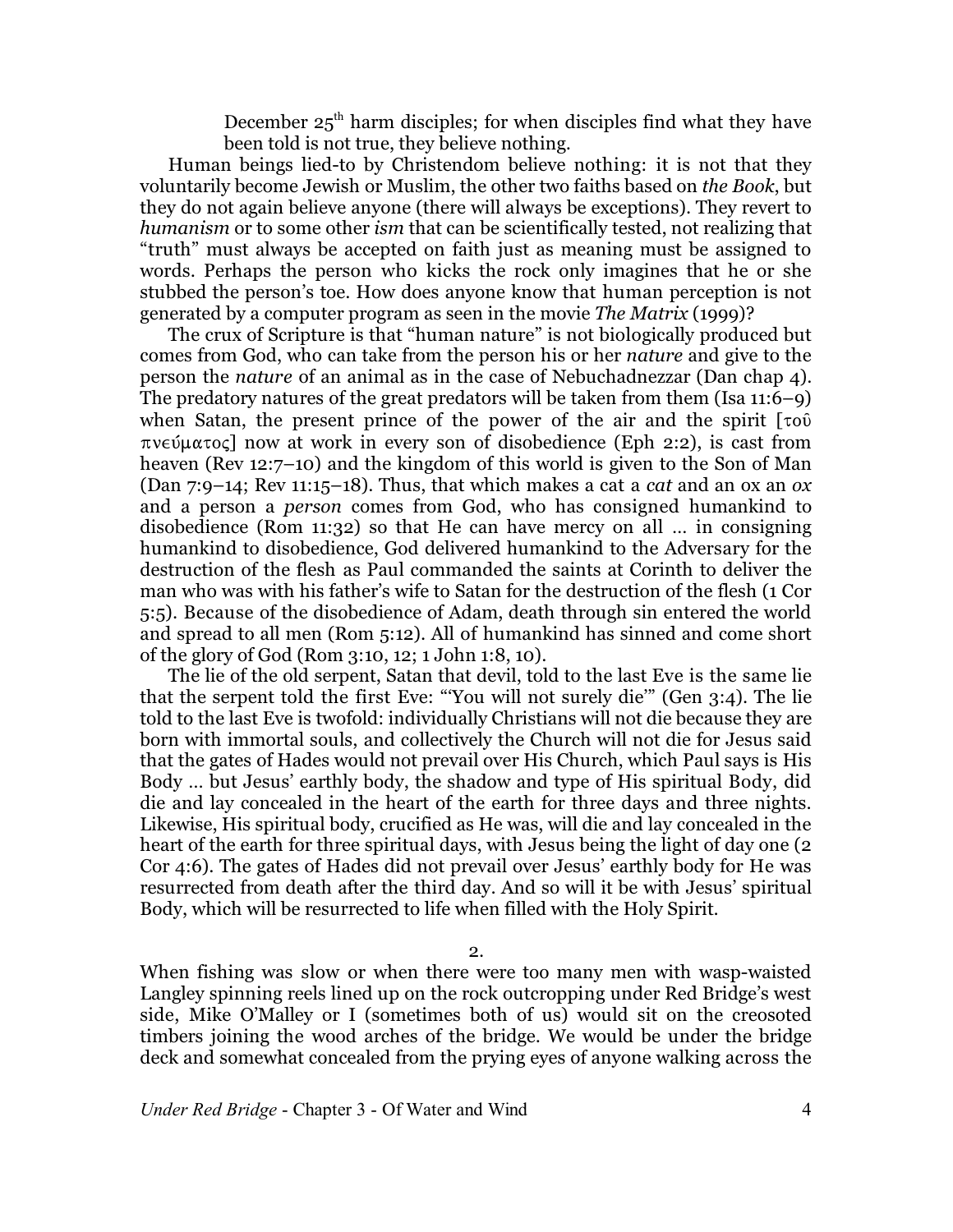bridge; thus, Mike would use the opportunity to hook (by whatever means, fair or foul) Chinook that slowly swam near his bait as the big fish that made it upstream this far waited for a freshet. Even the smell of rain would cause them to shoot on up to spawning beds between Slick Rock Creek and Widow Creek … above Widow Creek, spawning Chinook were noticeably smaller, usually ten to twenty pounds. Rarely was a really large Chinook caught in the deep hole under the concrete bridge by Rapid Inn, or in the hole below the falls behind Rapid Inn.

Under the bridge deck, our eyes shaded from glare, we could see into the water twelve or more feet so when sitting under the bridge on the east side of center, I could see swimming fish and how they responded to my bait … I recently read a thread on someone's blog about salmon fishing in coastal rivers. The posts were about using scents as necessary aids when fishing roe for Chinook, and about wearing rubber gloves to keep "human scent" off roe. Maybe there is something to the use of scents: we were convinced that spitting on our eggs produced more bites, and while sitting under the bridge and watching how the slowly circling fish responded to our baits, I could see how harmful using salt was. From then on, I only used borax on my eggs. All of the other secret ingredients that fishermen with more money had and used just seemed to turn Chinook off, causing them to avoid the bait.

Were my observations "scientific"? No, but I caught fish when no one else was, and I became convinced that the "freshness" of the bait was of most importance. Thus, I fished filets of bullheads (sculpins or *Cottidae*) whenever I caught one as well as crawdad tails with very good success. I used sand shrimp with so-so success. And I used fresh roe (just taken from a fish) if I could afford losing bait to pre-migrants. Nothing worked as well as roe immediately taken from a fish, and nothing was as hard to fish for we didn't use bait bags but eggloops tied on the shanks of our hooks.

Sitting under the bridge, I watched how Chinook responded to our offerings as fisherman watch bass in pro-shop aquariums take crankbaits. It doesn't take long before the observer knows what doesn't work; knowing what does work takes longer.

One Sunday afternoon, sitting on the timbers under Red Bridge, hoping to hook a Chinook, able to see down into the water, to see a fish bite, I didn't see the truck driver walking the bridge. Oh, I heard him, but I didn't pay him any attention. I wasn't snagging so I wasn't concerned about him … the driver walked the bridge twice before taking the load of alder across.

My hands always smelled of salmon eggs when I fished bait. Dried goo encrusted fingernails and coated fingertips, the handle of my reel and the grip of my rod. As I think about it, my hands didn't smell like me but like salmon eggs (as did my jeans) so maybe the person who has clean hands ought to wear rubber gloves—and I'm reminded of why commercial trollers use WD-40 on their hoochies and plugs. If more fish can be caught using the fish-oil sprays, then fewer fish should be caught if a plug fell in oily bilge water, right? Wrong! When fishing Chinook, all oils attracted attention, and WD-40 sprayed on plugs lasted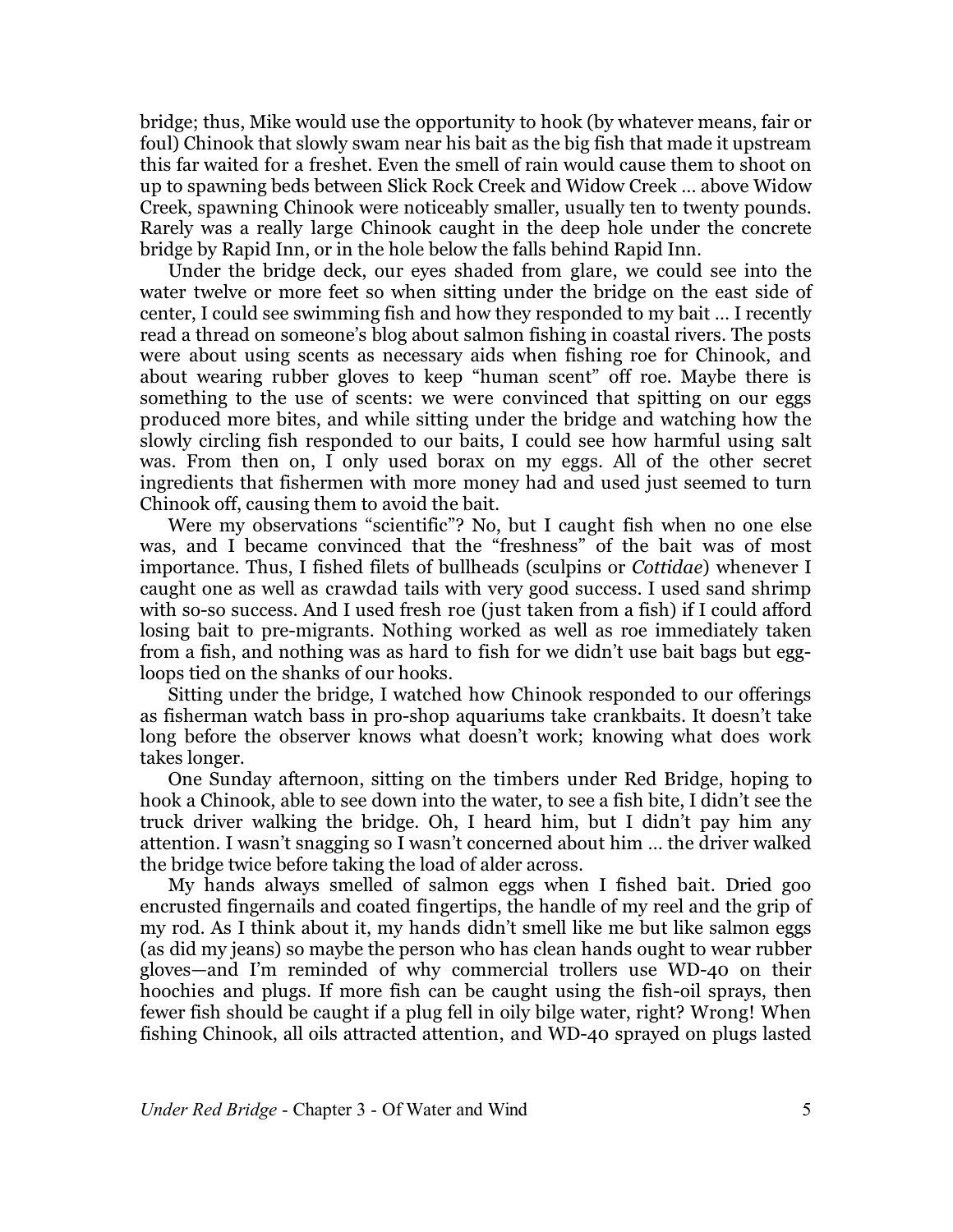longer and cost less than those expensive oil-based sprays bass fisherman use, or so hand-trollers tell me.

It was one of McFarland's log trucks that took the load of alder across … the load was heavy. The wood bridge creaked, sagged, groaned, its complaints loud. It seemed to shiver as if its old growth fir fibers were being pulled apart—

The load was not one McFarland would have wanted to run across a set of scales: green fir weighs about four pounds per board foot, alder seven. Usually a short logger hauls alders, but this load was some of the nicest saw logs Cain's mill had ever bought. Forty-eight footers, straight, near three-foot butts: McFarland was hauling for a local gyppo working up Slick Rock Creek. The driver only had to pull onto Highway 18, cross the concrete bridge over Slick Rock Creek, turn immediately onto North Bank Road and cross Red Bridge before he reached Cain's mill. The shovel operator must have had fun loading the truck, for the load was very high and long.

Evidently the driver knew how heavy the load was: he eased the truck over Red Bridge, taking long enough that it seemed like a freight train was passing overhead … the driver didn't know I was under the bridge deck. Later, I learned that the driver insisted everybody stay off the bridge while he crossed.

While that load was passing overhead, I was "filled" with concern, an expression that doesn't begin to convey the apprehension and fear I felt. I didn't know whether I should be afraid, but I hadn't imagined Red Bridge sagging as a suspension bridge does but it was. That concerned me greatly for there was a lot of bridge above me; so any use of *filled with* would and wouldn't have been true. I was afraid to move and afraid not to move and in the end I look down at my bait to see a fifteen pound Chinook attempting to carry it off … I was too slow responding to hook the fish.

The expression, *filled with the Holy Spirit*, is used by Christians as inappropriately as I used *filled with concern* in the preceding paragraph—meaning must be assigned to words; they don't come with little backpacks that can be opened to see what meaning the user intended. And this is the lesson of the Tower at Babel where differing linguistic icons were suddenly assigned to the familiar linguistic objects: the bricks used to build the tower didn't change, but what the bricks were called did, the changed icons received supernaturally.

For communication to occur there has to be shared meaning for words; thus, readers find themselves grouped into *communities*, separated one from another by the meanings each community assigns to particular *icons*, oral or inscribed. Therefore, *filled with the Holy Spirit* does not mean the same thing to different communities; so when the phrase is used sloppily by those who have not been born of spirit but play "pretend" with God, the phrase does more harm than good  $\ldots$  the Greek word πληθω (*pletho*) incorporated in *επήσθησαν* (Acts 2:4), translated as "were filled," and in  $\pi \lambda \eta \sigma \theta \eta \sigma \epsilon \tau \alpha$  (Luke 1:15), translated as "he will be filled," can be translated as "imbued" or "empowered" or with the sense of "supply." A drinking glass *filled* with water has no room for air in the glass. Likewise a disciple *filled* with the divine breath of God (i.e., the Holy Spirit) has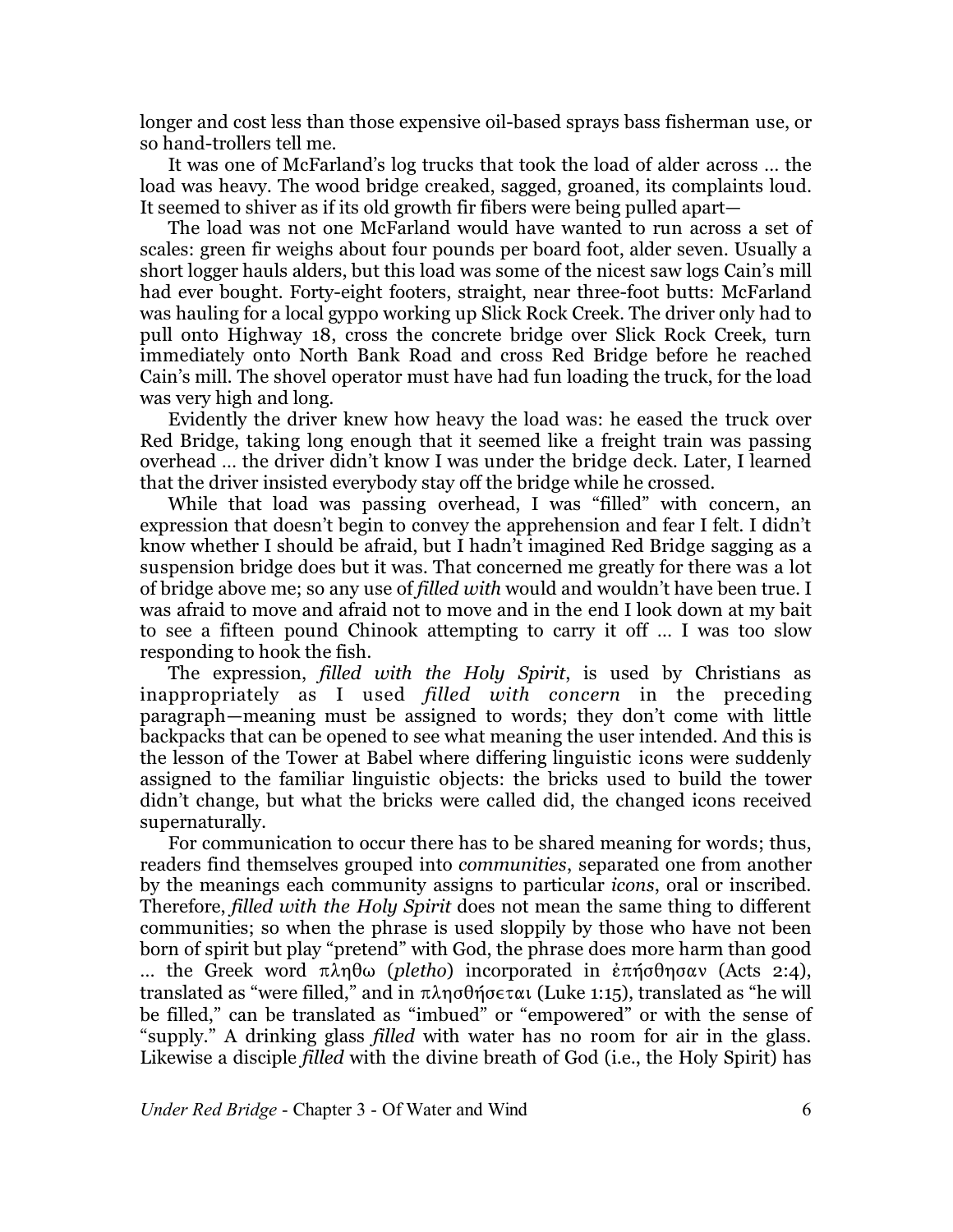no room for sin and death inside himself (all disciples are sons of God, so the masculine pronoun is correctly used), and if this disciple has no sin and death within himself, the disciple has been liberated from indwelling sin and death or the law of sin and death that Paul found in his members. Thus disciples *filled with the Holy Spirit* are liberated from indwelling sin and physical death. They are not yet immortal, but they will not die from internal causes for death is the wages of sin (Rom 6:23) and if there is no sin within the disciple there is also no death. The liberated disciple will die by martyrdom, which is what's revealed in the fifth seal (Rev 6:11).

Red Bridge is not and never was "red," so why did everyone in the area call the bridge by that name? Certainly if I told Mike O'Malley to meet me under Red Bridge, there was no doubt in his mind about where I wanted him to meet me. Likewise, if I told him to meet me under the "Cement Bridge," he would have met me under the bridge over Salmon River at Rapid Inn, and not Highway 18's cement bridge over Slick Rock Creek, a nameless bridge that required describing.

Each of the holes on the river had a name, some descriptive such as *Cedar Tree*, some historic as in the *Mattress Hole* (in the 1920s, a mattress factory was located near the hole, or so I was told), some named for the property owner as in *Thompson's Landing*. The holes didn't have signboards identifying them. Their names were part of a code that gave meaning to the river described generically as "a short coastal river, approximately 20 mi (32 km) long, on the Pacific coast of northwest Oregon in the United States. It drains a forested region of the Coastal Range along the coast near Lincoln City" ("Salmon River." *Wikipedia*. 16 Feb 2009) … twenty miles? Is that all the long Salmon River is? To a 12 or 13-year-old on a bicycle, twenty miles is quite a ways.

Visible Christendom will claim that so-&-so is a "spirit-filled Christian," or that so-&-so "is filled with the Holy Spirit" when that is simply not the case for in the same breath Christendom will say that so-&-so is under grace … the person who has been liberated from bondage to indwelling sin and death as ancient Israel was liberated from physical bondage to Pharaoh—this person no longer needs the mantle of Christ Jesus' righteousness, for this person will be righteous as Christ Jesus was.

The mantle of grace is the righteousness of Christ Jesus put on daily as a person puts on a garment (Gal 3:27) or as ancient Israel offered the *daily*, the twice daily sacrifice of a lamb. Putting on this mantle of grace is made necessary by indwelling sin in the fleshly members of the disciple … disciples individually and collectively form the Body of Christ (1 Cor 12:27), covered by grace as if covered by a garment, while the uncovered Head is the glorified Jesus. This relationship has not been well understood, for the image of a man in his personhood represents *Christ*, the Son of Man, that stands today with its uncovered Head in the heavenly realm and with its covered Body in this earthly realm, the covering of grace both concealing the Body from the prince of this world and concealing the Body's imperfections from the Father.

Grace is not unmerited pardon of sin. If it were, there would have been no reason for Jesus to have died at Calvary for when the glorified Jesus breathed on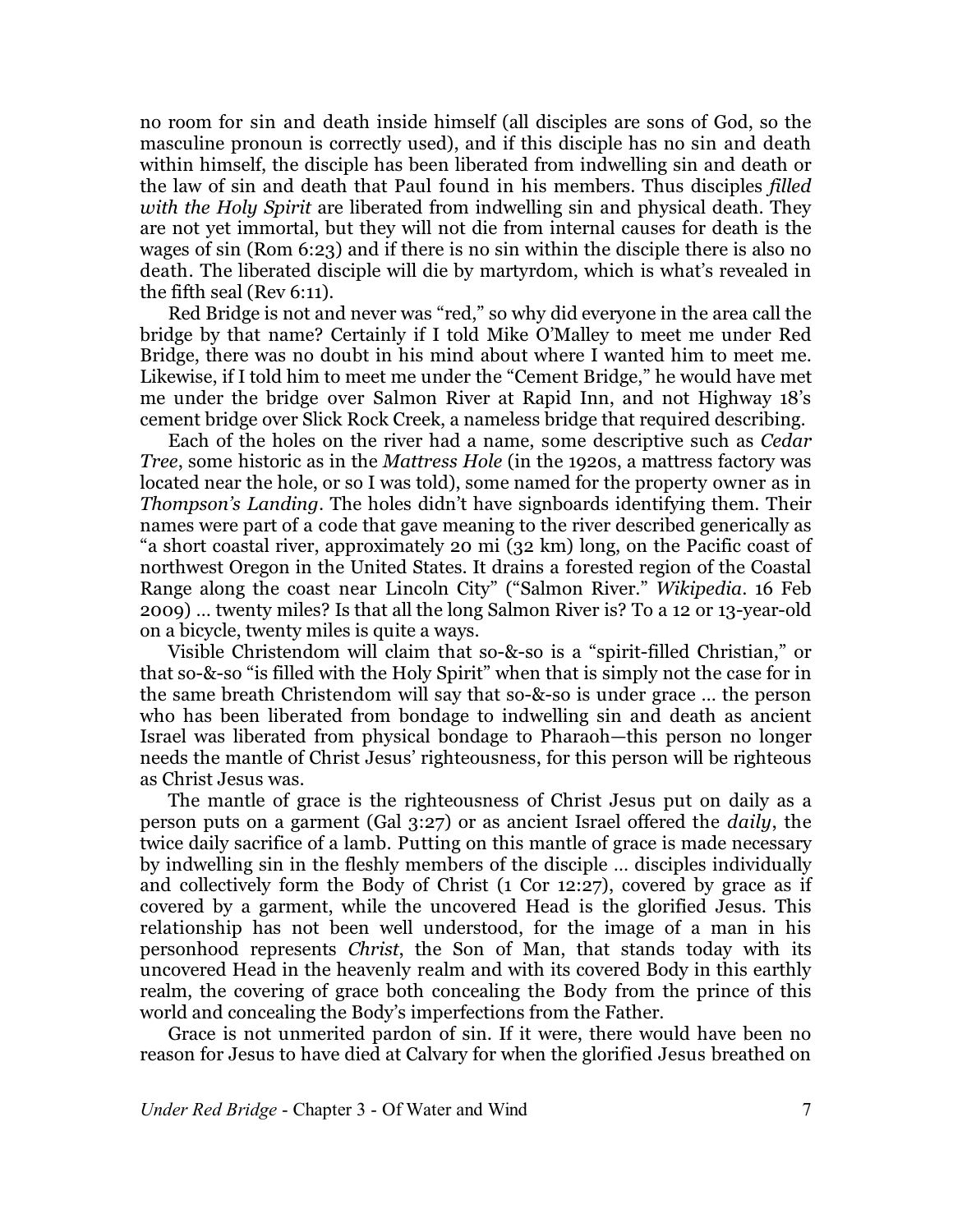ten of disciples and said, "'Receive the Holy Spirit'" (John 20:22), He also said, "'If you forgive the sins of anyone, they are forgiven; if you withhold forgiveness from anyone, it is withheld'" (*v.* 23). Receipt of the Holy Spirit gives to the synagogue [ten Israelite males can form a synagogue anywhere] the authority to forgive or withhold forgiveness of sin, an authority Jesus had prior to Calvary. Rather, Jesus died at Calvary to pay the legal demands of the record of debt every son of disobedience has incurred so that when born of spirit as a son of God, there is no condemnation by the law of sin and death. The disciple is born free to keep the commandments: obedience to God gives the law no power over the person; thus the person is not under the law or under condemnation by the law. So grace is Jesus' obedience [righteousness] covering the newly born son of God while this son learns to walk uprightly before God. Therefore, willful transgression of the commandments removes the person from being under grace and returns the person to being under the law (Rom 6:16).

A person gets up in the morning and dresses, covering the person's genital area for the sake of modesty, and by doing so, the person hides from the world outward circumcision or the lack of circumcision. In the same way, a disciple gets up in the morning and by prayer puts on Christ Jesus' righteousness, and by doing so the disciple covers his [all disciples are sons of God] inner circumcision; thus, the disciple is not naked before God.

- · Circumcision makes a person naked before God—the head of the person is uncovered.
- A circumcised person's only covering is his obedience to God.
- · Because ancient Israel was not obedient, a temporary covering of animal sacrifices was added until the legal demands of the law were paid by the God  $[\theta \in \delta \varsigma]$  of Abraham, Isaac, and Jacob.

Therefore, a circumcised firstborn son of God needs to cover himself with obedience to God. There is no other covering that will permit this "naked" son of God to remain in God's presence—as Adam and Eve were driven from the garden of God though clothed with animal skins and became as a person of the nations is today, the circumcised Israelite whose nakedness is not covered by obedience will likewise be driven from God's presence. Grace is the garment of Christ Jesus' obedience that today "covers" inwardly circumcised sons of God, but the Son of Man will be revealed or disrobed (Luke 17:30) in the near future. Then, circumcised firstborn sons of God's only covering will be their obedience and it is this revealing of the Son of Man that is central to being filled with the Holy Spirit.

The Apostle Paul employed poorly understood imagery: the Son of Man bears the likeness of a man. As the humanoid figure King Nebuchadnezzar saw in vision represents *Babylon*, the name of the figure taken from its head, *Christ* is also represented by a humanoid figure, with Jesus forming this figure's Head and with disciples forming the figure's Body, with the Head and the Body to be joined in marriage, making the Body like a man's wife. But a man doesn't marry his body so a separation has to occur that transforms the Body into the Bride.

Because of indwelling sin, the Body needs to be covered by grace. Continued indwelling sin precludes a son of God dwelling in a tent of flesh from effectively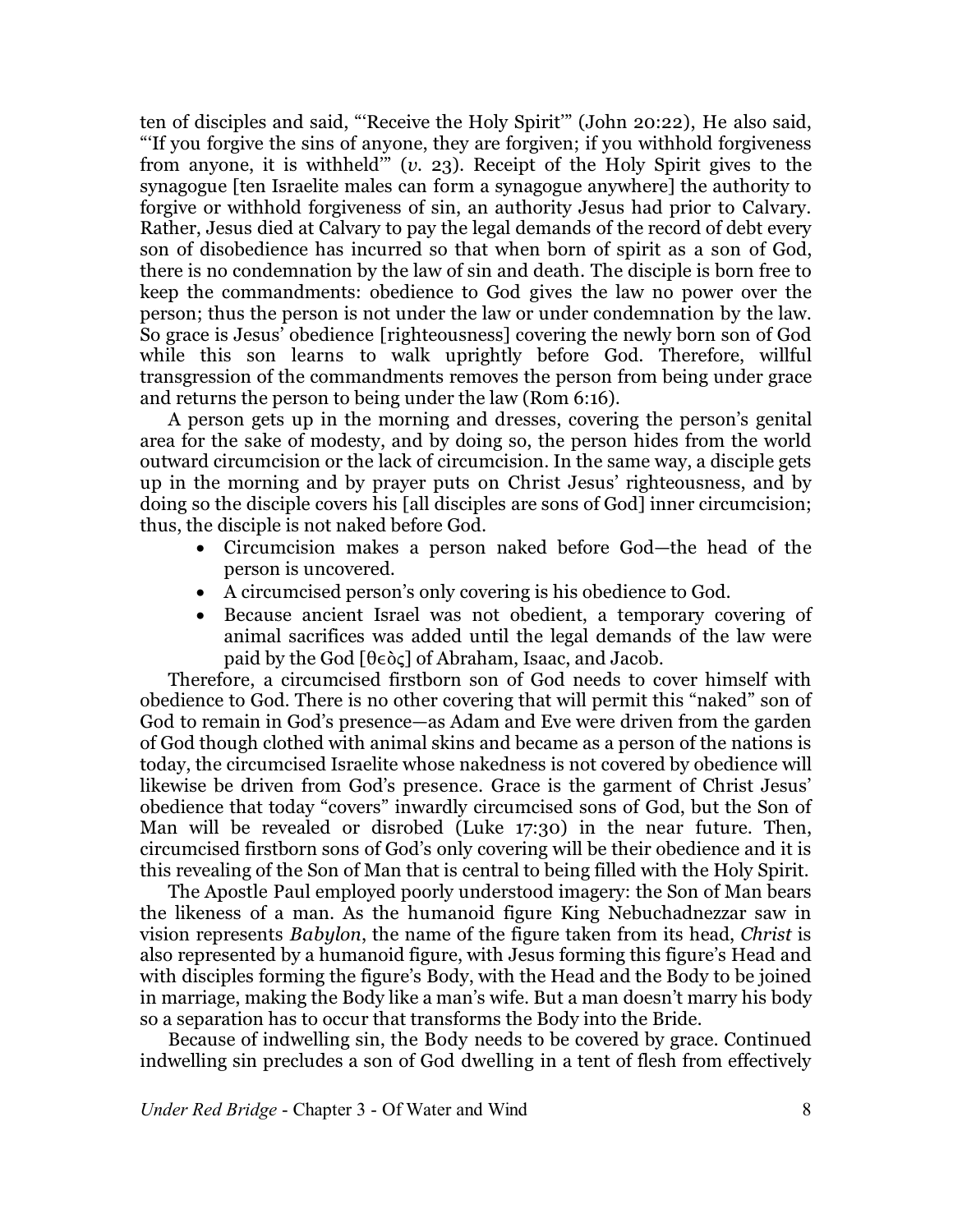covering himself with his own obedience. But when the Son of Man is revealed (Luke 17:30), the Body will be disrobed. Disciples will no longer be under grace, but will be made naked before man and God … spiritually circumcised Israel will be liberated from indwelling sin and death at a second Passover after the pattern of physically circumcised Israel being liberated from physical bondage. Spiritually circumcised Israel's liberation will come through each born-of-spirit Christian being filled with the Holy Spirit so that there is, within the person, no room for indwelling sin. The person can be likened to a clay cup that is filled to its brim with the divine breath of God. Hence, the liberated Israelite who takes sin back inside himself will commit blasphemy against the Holy Spirit, which isn't a personage but is the divine breaths of the Father and the Son—

- The Greek linguistic icon [word]  $\pi v \in \mathfrak{g}(\mu\alpha)$  *(pneuma)* represents moving air or a moving invisible force that is like air in its usual assignment of meaning; hence, the icon is used for both wind and deep breath, or blown breath.
- The most direct translation of  $\pi v \in \mathfrak{D} \mu \alpha$  (*pneuma*) into Latin is *spiritus*, which has the usual assignment of meaning as "breath" or "breath of a god."
- · The English word *spirit* comes from the Latin *spîritus*.
- · The English word "breath" comes from the Middle English word "*breth*," which has Germanic origins and refers to a vapor as in warm air from the lungs condensing as a vapor on a cold morning, or the vapor that rises from a simmering pot.
- · Thus, *spirit* in English is not used for human "breath," but for the "breath of a god."
- · However, *spirit* has been used so sloppily in English that it no longer represents the "breath of a god," but the "god."
- Hence the Holy Spirit  $-\pi v \in \hat{\mathfrak{g}} \mu \alpha \alpha \gamma$  (view  $-\alpha$  as become a "god," the third personage of a triune deity that doesn't exist in Scripture.
- In Scripture, "God"  $[\theta \in \delta \infty]$  is the name of the "house" of the Father and the Son, as "Chanel" is the name of the fashion house begun by Coco Chanel.

The Apostle Paul separates the *breath—pneuma* of Christ Jesus from the *breath—pneuma* of the One who raise Jesus from the dead when he writes, "Anyone who does not have the Spirit of Christ  $[\pi v \in \mathfrak{g} \times \mathfrak{g} \times \mathfrak{g} \times \mathfrak{g} \times \mathfrak{g}]$  does not belong to him. ... If the Spirit of him who raised Jesus  $\lceil \tau \delta \pi v \epsilon \hat{v} \mu \alpha \tau \delta \hat{v} \epsilon$   $\epsilon \rho \alpha v \tau \delta \zeta$  $\tau$  ov 'Ingo  $\tilde{\nu}$  from the dead dwells in you, he who raised Christ Jesus from the dead will also give life to your mortal bodies through his Spirit who dwells in you" (Rom 8:9, 11).

When liberated from indwelling sin and death, the disciple who takes sin back inside himself commits blasphemy against the Holy Spirit, with this blasphemy not being forgiven (there is no reason for the son of God to return to sin if this son loves God more than he loves his own physical life). The *spirit-filled* son of God will stand or fall based on whether he walks uprightly before God, with the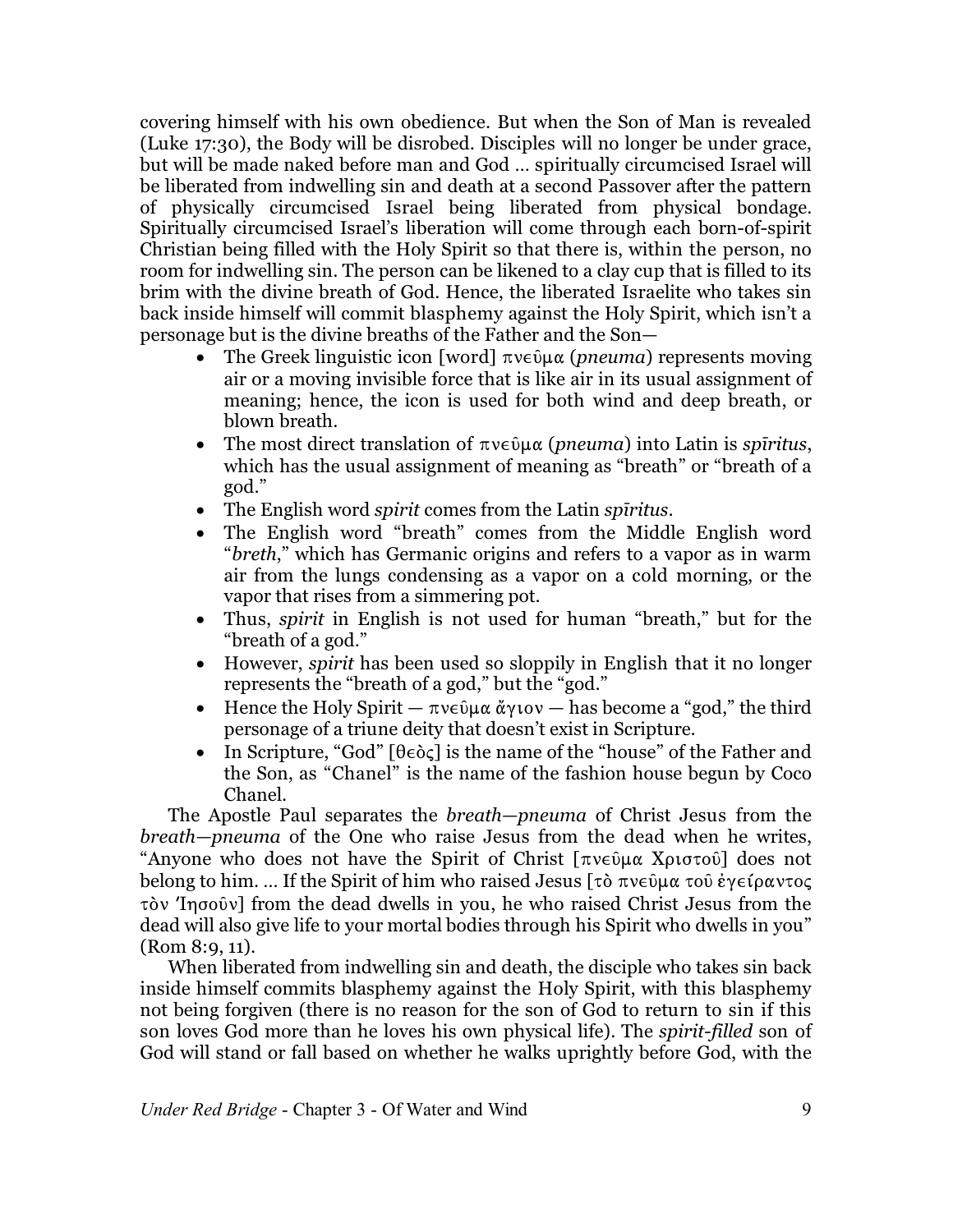disciple who has practiced walking uprightly while under the cloak of grace able to so walk when made naked.

Thus, a man doesn't cover his head when he enters into God's presence for he is the likeness of the uncovered head of *Christ*, whereas a woman covers her head for she is the likeness of the covered [by grace or by the natural animal skin covering] body. Uncircumcised Gentiles, male and female, are covered by their natural animal skin covering of the male's head. And the practice of natural Israelite men to wear a *kippah* when entering into God's presence discloses their rejection of Christ Jesus' obedience as their covering regardless of contorted logic that has a *kippah* being worn to remember God is the higher authority … a *kippah* is worn in lieu of animal sacrifices as a temporary covering for Israel's sin. Wearing a *kippah* puts a natural Israelite male in the same relationship with God as an uncircumcised Gentile has. And a *Thagiyah* worn by an Arab male serves the same purpose although again, differing logic will be used to explain why the *Thagiyah* is worn.

A son of God dwelling in a male tent of flesh will not cover his head when entering into God's presence; therefore, Paul wrote, "Every man who prays or prophesies with his head covered dishonors his head [Christ Jesus — from *v*. 3], but every wife who prays or prophesies with her head uncovered dishonors her head [her husband]" (1 Cor 11:4–5). Excluded from Paul's use of "every man" are those men who have not been born again, for their head is not yet Christ Jesus. Paul is not addressing Jews or Muslims, but the saints at Corinth who were born of spirit as sons of God. Therefore, the outwardly circumcised Jew or Muslim needs an outward covering when praying, just as a Christian wife needs an outward covering of the head. The intact foreskin of a Gentile male is his outward covering of his head. But no outward covering (other than obedience) of anyone will be needed when the person has been filled with the Holy Spirit and thus liberated from indwelling sin and death, with Israel's liberation to occur at the beginning of the seven endtime years of tribulation, and with the remainder of humankind's liberation to occur when the Holy Spirit is poured out on all flesh halfway through these seven endtime years. Until then, disciples are not *filled* with spirit but only have the earnest of the spirit … they are as clay cups partially filled, the reason why disciples are to grow in grace and knowledge.

Pentecostal disciples claim to "fall under the spirit" when speaking in tongues, not realizing the spirit entering them is demonic for their father is Satan the devil, according to the Apostle John, who said that by whether a disciple kept the commandments, a disciple can identify who is a son of God and who is a child of the devil. And Pentecostals refuse—yes, refuse—to keep the commandments and are thus "Christian" in name only. There is no way that any Pentecostal fellowship could be confused with a sect of Judaism, and Christianity in the mid 1<sup>st</sup>-Century was recognized as a sect of Judaism by supporters and detractors. So either Jesus changed, or Christendom and especially Pentecostal Christianity left the Father and the Son as disciples in Asia left the Apostle Paul (2 Tim 1:15). There is no third alternative. This is truly an "either/or" case. And the reality is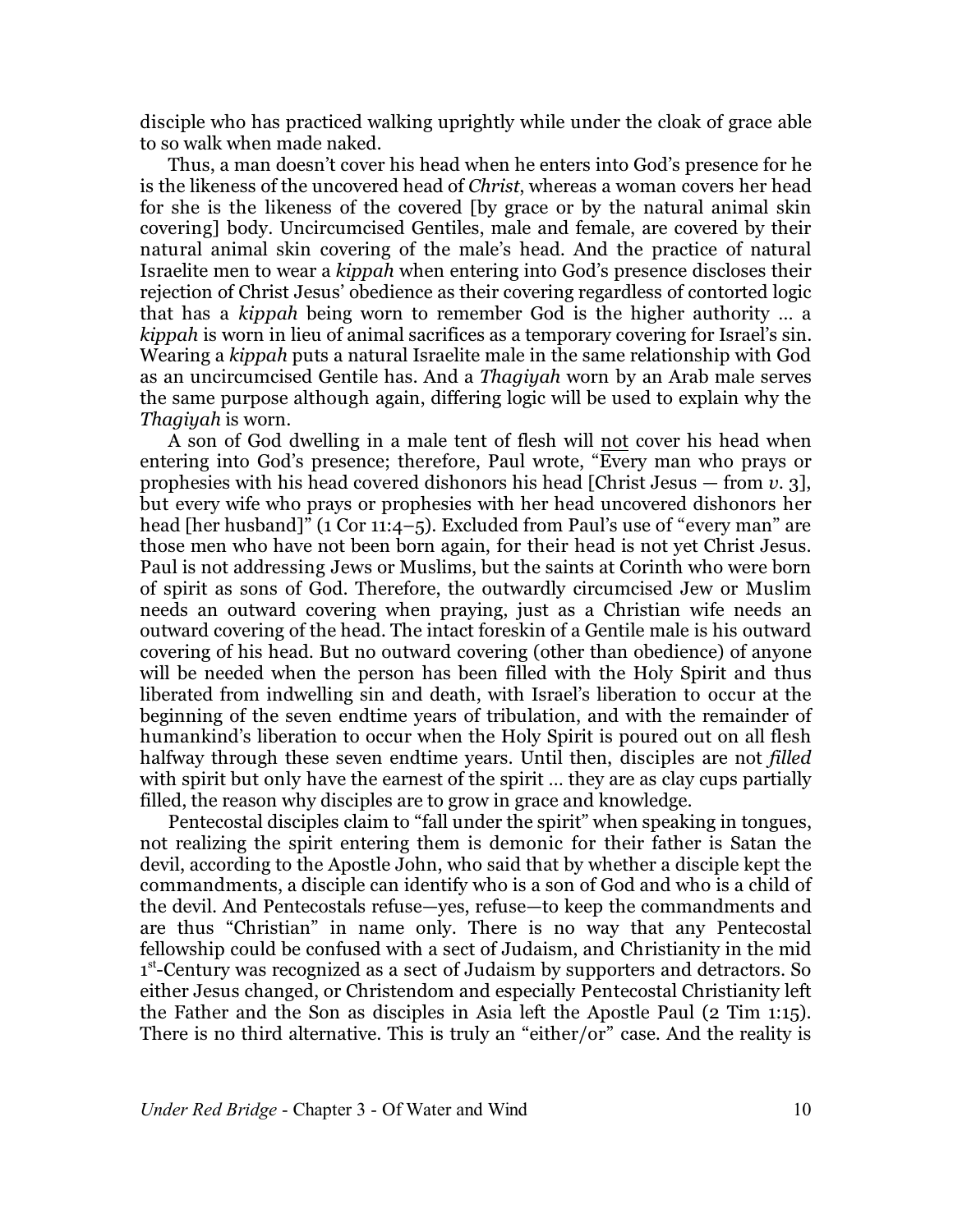that Christendom left the Father and the Son, and Pentecostal Christianity is even farther away from the Father than are other rebellious sects and denominations.

The earthly shadow of being spiritually filled with the Holy Spirit  $\lceil \pi v \in \mathfrak{g} \rceil_{\alpha}$  $\alpha$ y ( $\alpha$ ) is seen in Acts 2:4, Acts 10:44–45, and in Acts 19:6 ... speaking in tongues is not speaking gibberish, but in other languages. Luke records,

And they [the disciples] were all filled with the Holy Spirit and began to speak in other tongues … Now there were dwelling in Jerusalem Jews, devout men from every nation under heaven. And at this sound the multitude came together, and they were bewildered, because *each one was hearing them speak in his own language*. And they were amazed and astonished, saying, "Are not all these who are speaking Galileans? And how is it that we hear, each of us in his own native language? Parthians and Medes and Elamites and residents of Mesopotamia, Judea and Cappadocia, Pontus and Asia, Phrygia and Pamphylia, Egypt and the parts of Libya belonging to Cyrene, and visitors from Rome, both Jews and proselytes, Cretans and Arabians—we hear them telling in our own tongues the mighty works of God." And all were amazed and perplexed, saying to one another, "What does this mean?" (Acts 2:4–12 emphasis added)

The miracle was in the hearing: the sound that was coming from the apostles' mouths was heard as recognizable words in the first language of natural Jews and proselytes from around the Mediterranean.

Again, Red Bridge was not *red*, so the meaning assigned to the name didn't include "color" being assigned to the icon "red." Rather, the two icons were welded together to produce a mental image of a particular wood bridge at a particular location. The assignment of meaning was based on familiarity. So whatever sound the disciples uttered when the first disciples were filled with the Holy Spirit is immaterial, for meaning was assigned by the gathered Jews and proselytes to the utterances.

Disciples—every disciple—can speak the words of Jesus as He spoke the words of the Father, and these words tell of the mighty works of God. When disciples are filled with the Holy Spirit and thus liberated from indwelling sin and death, their words will be heard in every language. Whether the miracle will be the gift of speaking every language as the chiral image of the miracle of hearing in a first language, or whether the miracle will be both Jews and proselytes able to read (see) uttered words, when disciples are invisibly filled with spirit they will proclaim the mighty works of God in power and with authority.

The twelve disciples of John whom Paul rebaptized at Ephesus typologically represent the 144,000 natural Israelites who follow Jesus wherever He goes once the Holy Spirit is poured out on all flesh … once the shadow of a division of humankind is visibly seen being filled with the Holy Spirit, the Holy Spirit no longer has to be directly transferred to that division … Jesus breathed on ten of His first disciples and said, "'Receive the Holy Spirit," thereby directly transferring the Holy Spirit to these ten disciples, but seven weeks later when the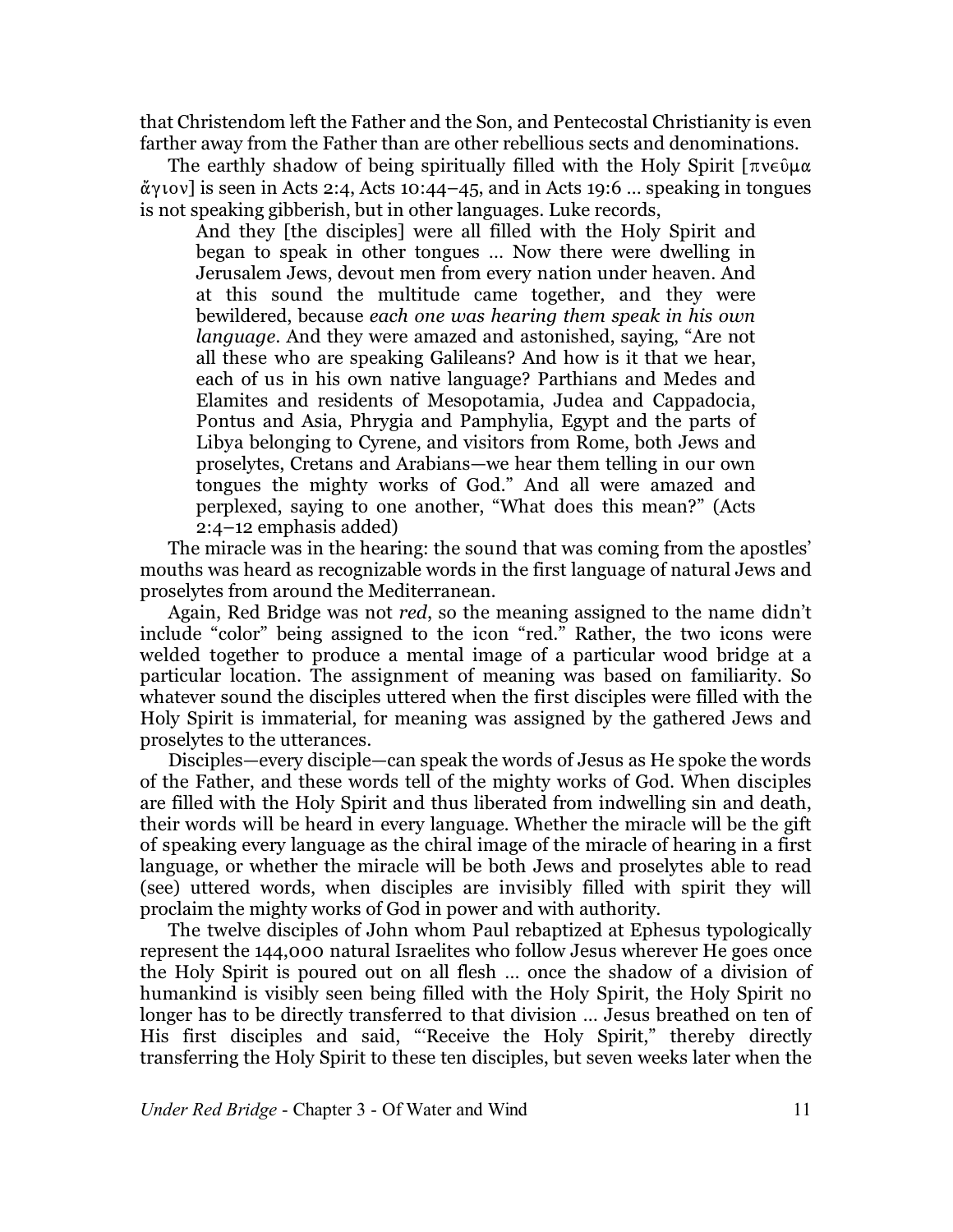first disciples were filled with the Holy Spirit, the three thousand who were baptized that day did not receive the Holy Spirit by a direct transfer through the laying on of hands—there were not enough disciples to baptize and lay on hands for so many converts in the time allowed. Rather, the three thousand, unlike those Jews who mocked and said the disciples were filled with new wine (Acts 2:13), directly received the Holy Spirit and thus only needed to be baptized and outwardly signify that they had taken judgment upon themselves. And this same relationship is seen with the Gentiles: Philip proclaimed Christ to the Samaritans. Many believed and were baptized by Philip in the name of the Lord Jesus (Acts 8:16), but no Gentile had yet been empowered by the Holy Spirit. So Peter and John came from Jerusalem to directly transfer the Holy Spirit to these Samaritan converts through the laying on of hands (*v*. 17). However, this is not the case with Cornelius and his household who are empowered by the Holy Spirit prior to being baptized.

The above leaves only the twelve Jews who were baptized with John's baptism:

[W]hile Apollos was at Corinth, Paul passed through the inland country and came to Ephesus. There he found some disciples. And he said to them, "Did you receive the Holy Spirit when you believed?" And they said, "No, we have not even heard that there is a Holy Spirit." And he said, "Into what then were you baptized?" They said, "Into John's baptism." And Paul said, "John baptized with the baptism of repentance, telling the people to believe in the one who was to come after him, that is, Jesus." On hearing this, they were baptized in the name of the Lord Jesus. And when Paul had laid his hands on them, the Holy Spirit came on them, and they began speaking in tongues and prophesying. There were about twelve men in all. (Acts 19:1–7)

These twelve disciples who had only been baptized into repentance were as Andrew, one of John's disciples (John 1:35, 40), was before Andrew followed Jesus and stayed with Him. The Holy Spirit was directly transferred to Andrew when Jesus breathed on him; likewise, the Holy Spirit was directly transferred to the twelve when Paul laid hands on them (Acts 19:6). These twelve form the shadow of the broken off natural branches of Israel being grafted to the Root of Righteousness after the fullness of the Gentiles has entered into the assembly of the Lord (Rom 24–25), with this fullness coming in before the second Passover liberation of Israel. Thus, during the first 1260 days of the seven endtime years of tribulation, the natural branches of Israel will not need to have the Holy Spirit directly transferred to them as occurred when Jesus breathed on Andrew or as occurred when Paul laid hands on the twelve, but rather, the natural branches upon repentance and accepting by faith that Jesus is Lord and believing that the Father raised Jesus from the dead will receive the Holy Spirit, and will receive it in full measure, thereby making them spiritual virgins, a status not afforded to disciples who have been under grace even though no sin is reckoned against a disciple under grace … a wife should not be a virgin after marriage, nor is the last